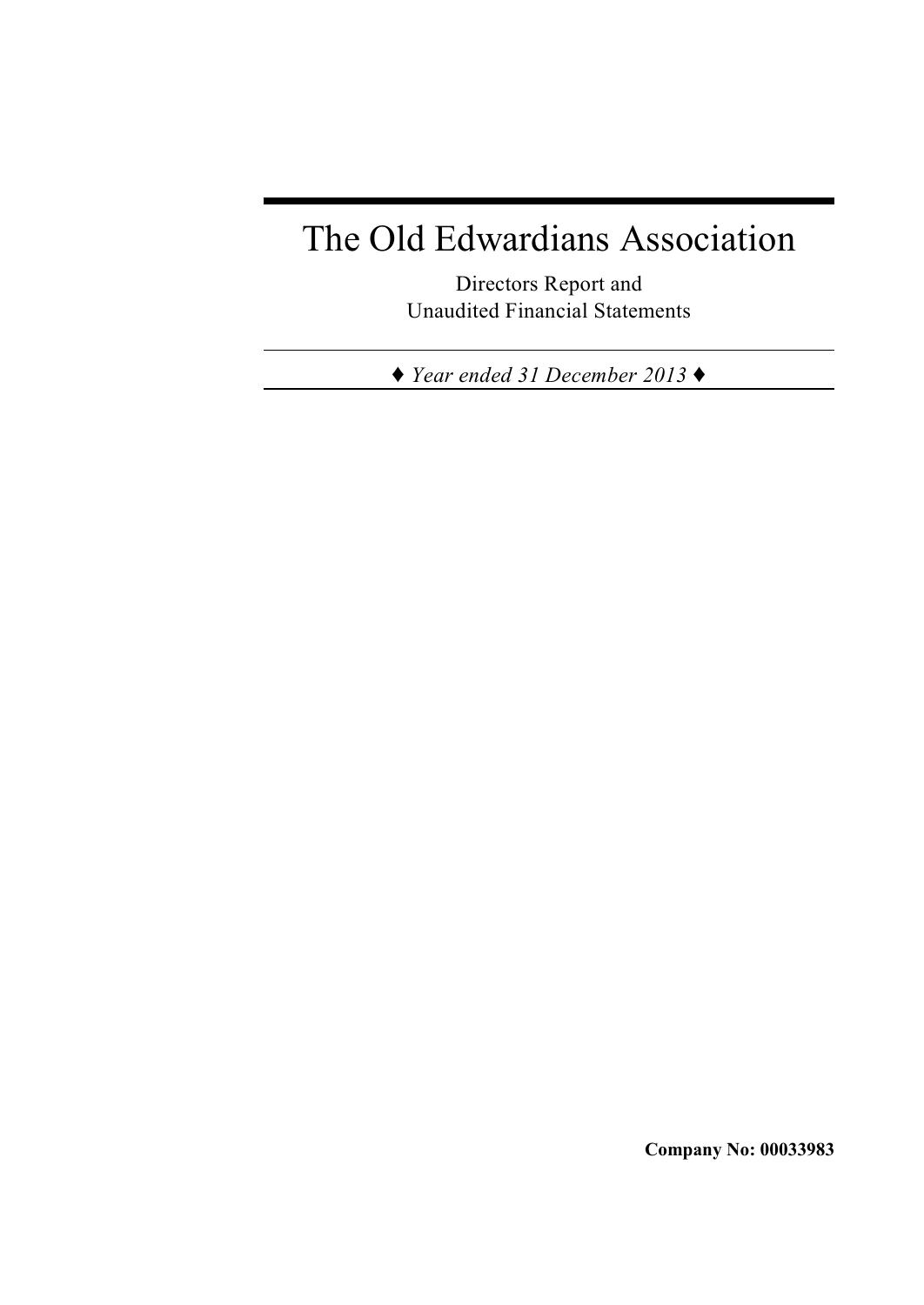# **CONTENTS**

|                                   | Page           |
|-----------------------------------|----------------|
| Company information               | 1              |
| Report of the directors           | 2              |
| Report of the accountants         | 3              |
| Income and expenditure account    | $\overline{4}$ |
| <b>Balance</b> sheet              | 5              |
| Notes to the financial statements | $6 - 8$        |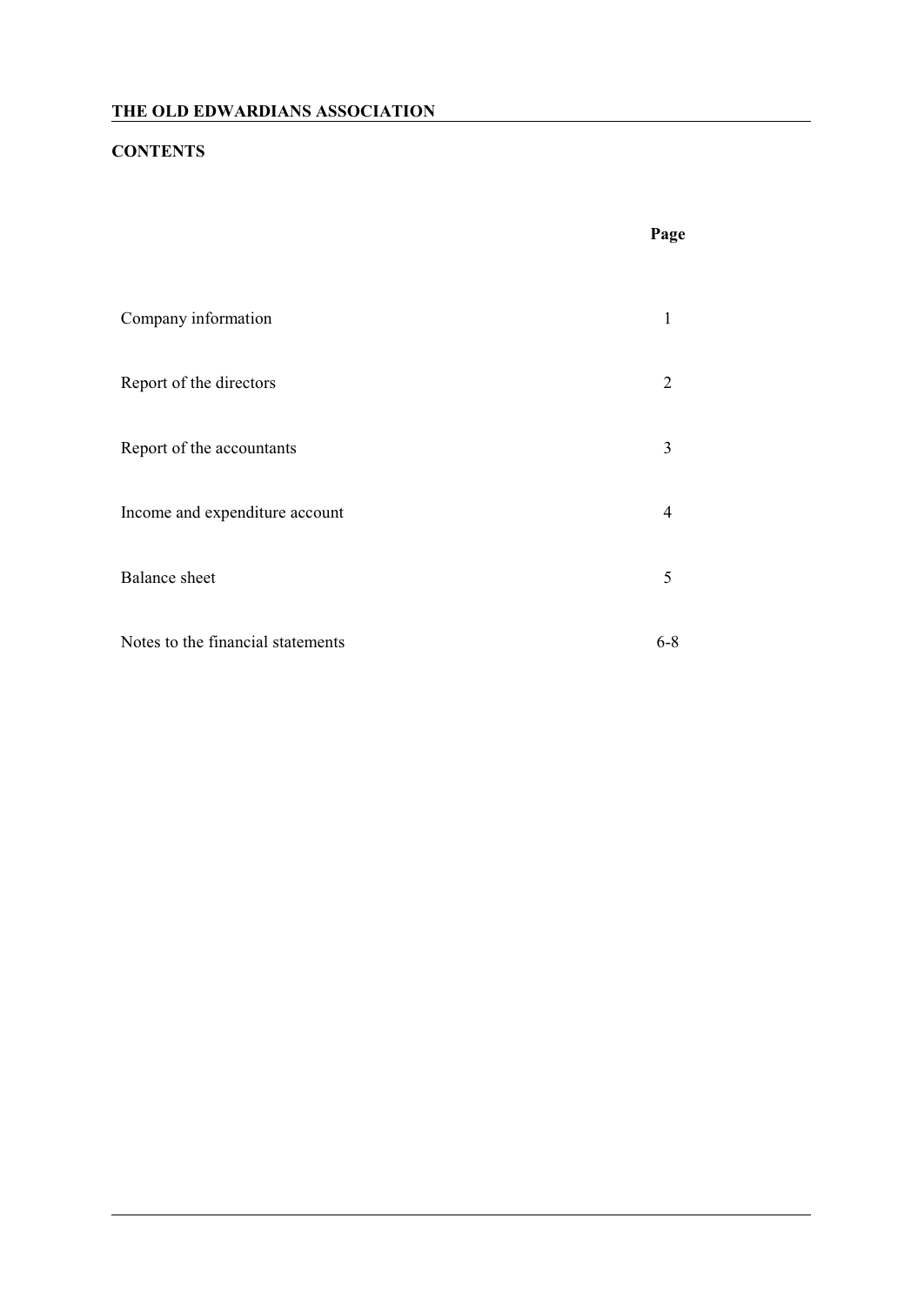## **COMPANY INFORMATION**

| Directors         | J S Wheatley<br>A G Baxter<br>M D Baxter                                                                                                                     |
|-------------------|--------------------------------------------------------------------------------------------------------------------------------------------------------------|
| Registered office | King Edwards School<br><b>Edgbaston Park Road</b><br>Birmingham<br><b>B15 2UA</b>                                                                            |
| Registered number | 00033983                                                                                                                                                     |
| Accountants       | <b>Baxters Limited</b><br><b>Chartered Accountants</b><br>3 Nightingale Place<br><b>Pendeford Business Park</b><br>Wobaston Road<br>Wolverhampton<br>WV9 5HF |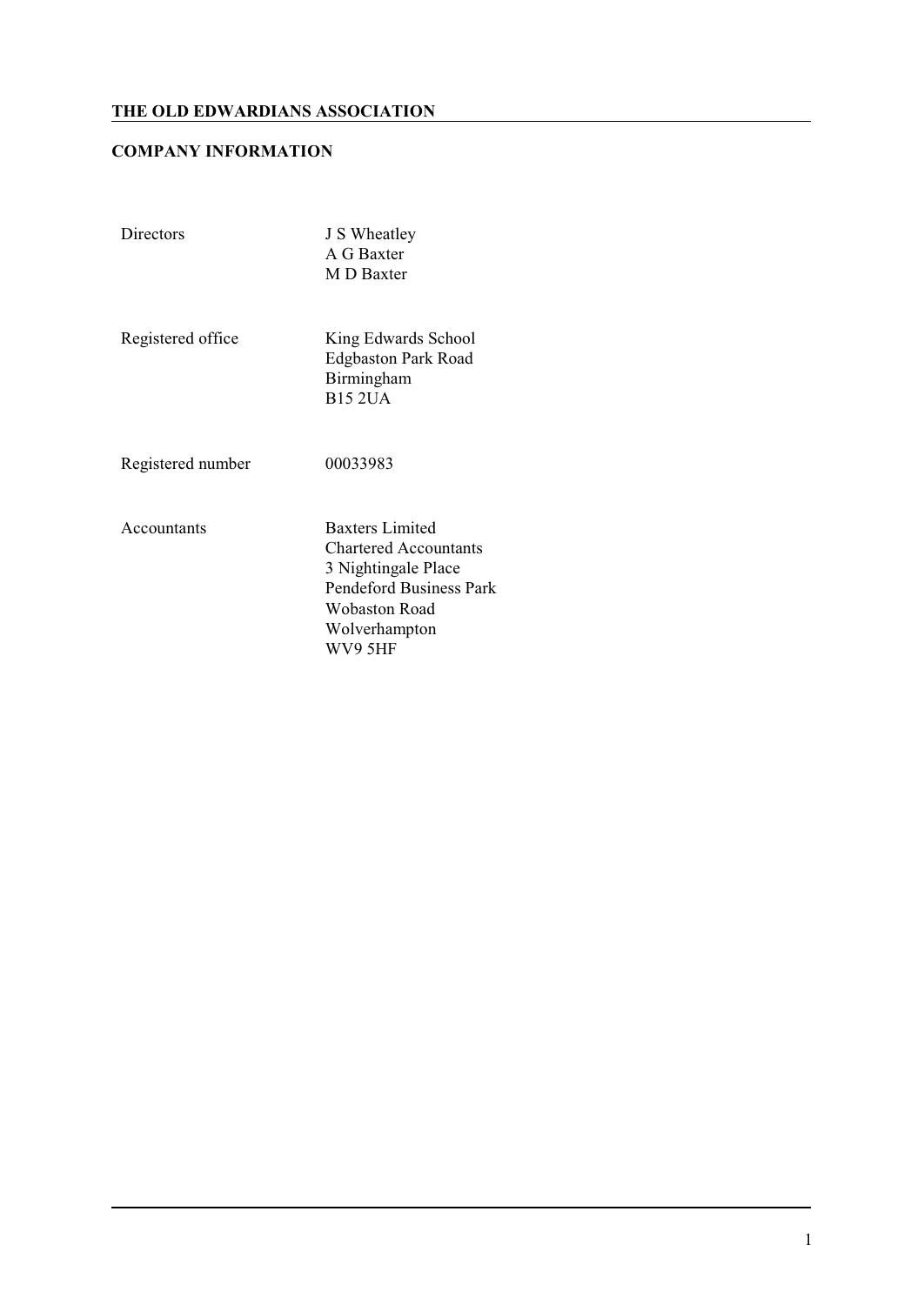## **REPORT OF THE DIRECTORS**

The directors present their report and the unaudited financial statements for the year ended 31 December 2013.

#### **Principal activity**

The principal activity of the company is the promotion of fellowship among former pupils and those connected with the school of King Edward the Sixth in Birmingham.

#### **Directors**

The present directors of the company are set out on page 1 who all served throughout the year.

The report of the directors has been prepared in accordance with the special provisions for small companies under Part 15 of the Companies Act 2006.

The report of the directors was approved by the Board on 19 February 2014 and signed on its behalf by:

J S Wheatley Chairman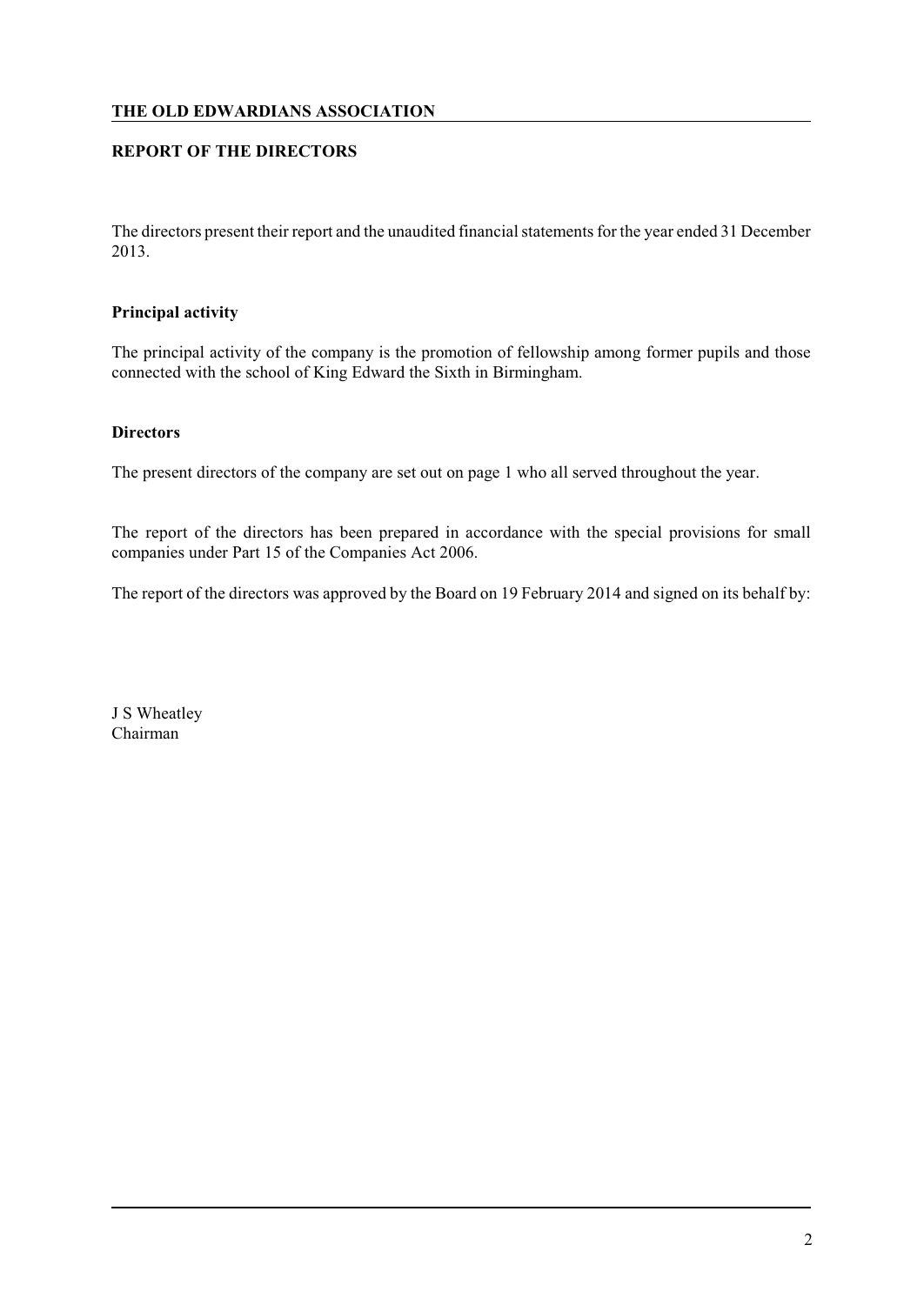#### **CHARTERED ACCOUNTANTS REPORT TO THE DIRECTORS ON THE PREPARATION OF THE UNAUDITED STATUTORY ACCOUNTS OF THE OLD EDWARDIANS ASSOCIATION FOR THE YEAR ENDED 31 DECEMBER 2013**

In order to assist you to fulfil your duties under the Companies Act 2006, we have prepared for your approval the accounts of The Old Edwardians Association for the year ended 31 December 2013 as set out on pages 4 to 8 from the company's accounting records and from information and explanations you have given to us.

As a practising member firm of the Institute of Chartered Accountants in England and Wales, we are subject to its ethical and other professional requirements which are detailed at www.icaew.com/membershandbook.

This report is made solely to the Company's Directors, in accordance with the terms of our engagement. Our work has been undertaken solely to prepare for your approval the accounts of The Old Edwardians Association and state those matters that we have agreed to them, in this report in accordance with the requirements of the Institute of Chartered Accountants in England and Wales as detailed at www.icaew.com/membershandbook. To the fullest extent permitted by law, we do not accept or assume responsibility to anyone other than The Old Edwardians Association and the Company's Directors for our work or for this report*.*

It is your duty to ensure that The Old Edwardians Association has kept adequate accounting records and to prepare statutory accounts that give a true and fair view of the assets, liabilities, financial position and profit of The Old Edwardians Association. You consider that The Old Edwardians Association is exempt from the statutory audit requirement for the year.

We have not been instructed to carry out an audit or a review of the accounts of The Old Edwardians Association. For this reason, we have not verified the accuracy or completeness of the accounting records or information and explanations you have given to us and we do not, therefore, express any opinion on the statutory accounts.

Baxters Limited Chartered Accountants

Wolverhampton 19 February 2014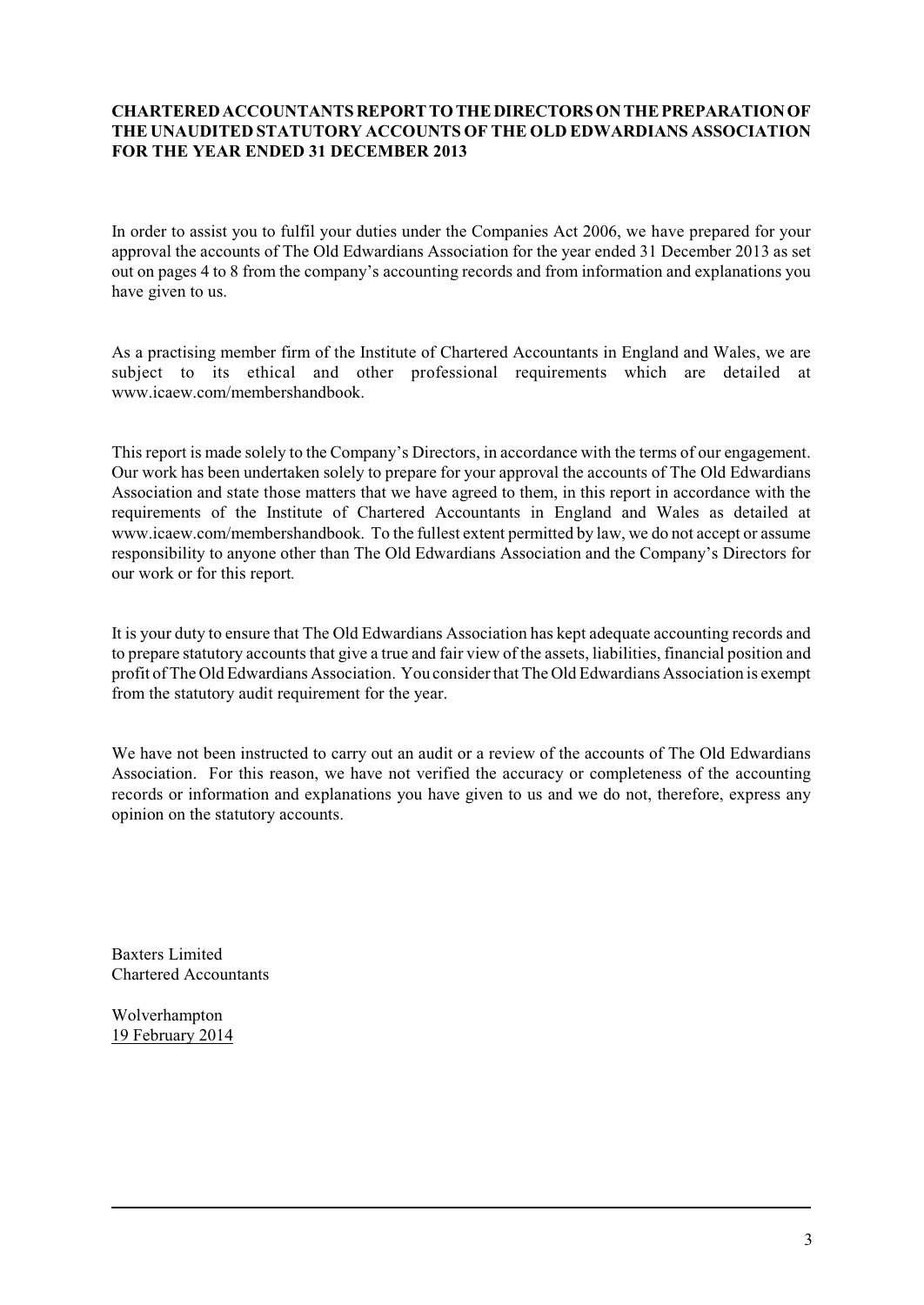## **INCOME AND EXPENDITURE ACCOUNT for the year ended 31 December 2013**

|                                                  | <b>Note</b>    | 2013<br>£ | 2012<br>£ |
|--------------------------------------------------|----------------|-----------|-----------|
| Income                                           |                |           |           |
| Interest and dividends received                  | $\overline{2}$ | 14,468    | 12,930    |
| Donations received                               |                | 2,254     | 2,352     |
| Rental income                                    |                | 5,000     |           |
|                                                  |                | 21,722    | 15,282    |
| <b>Expenditure</b>                               |                |           |           |
| King Edward's School Prize                       |                | 100       | 100       |
| Professional fees                                |                | 6,983     | 6,053     |
| Assisted places donations                        |                | 15,000    | 8,000     |
| Donations to Old Edwardians Sports Club Limited  |                | 1,000     | 1,000     |
| Other donations                                  |                |           | 300       |
| Incidentals                                      |                | 43        | 52        |
|                                                  |                | 23,126    | 15,505    |
| (Deficit) on ordinary activities before taxation |                | (1,404)   | (223)     |
| Surplus on investment disposals                  |                | 3,033     | 1,683     |
|                                                  |                | 1,629     | 1,460     |
| Taxation                                         | 3              | (1, 415)  | (1,213)   |
| Surplus for year                                 |                | 214       | 247       |
| General reserve b/f                              |                | 1,809     | (23, 438) |
| Surplus for year                                 |                | 214       | 247       |
| <b>Transfer from Parental Contribution Fund</b>  |                |           | 25,000    |
| General reserve c/f                              |                | 2,023     | 1,809     |
|                                                  |                |           |           |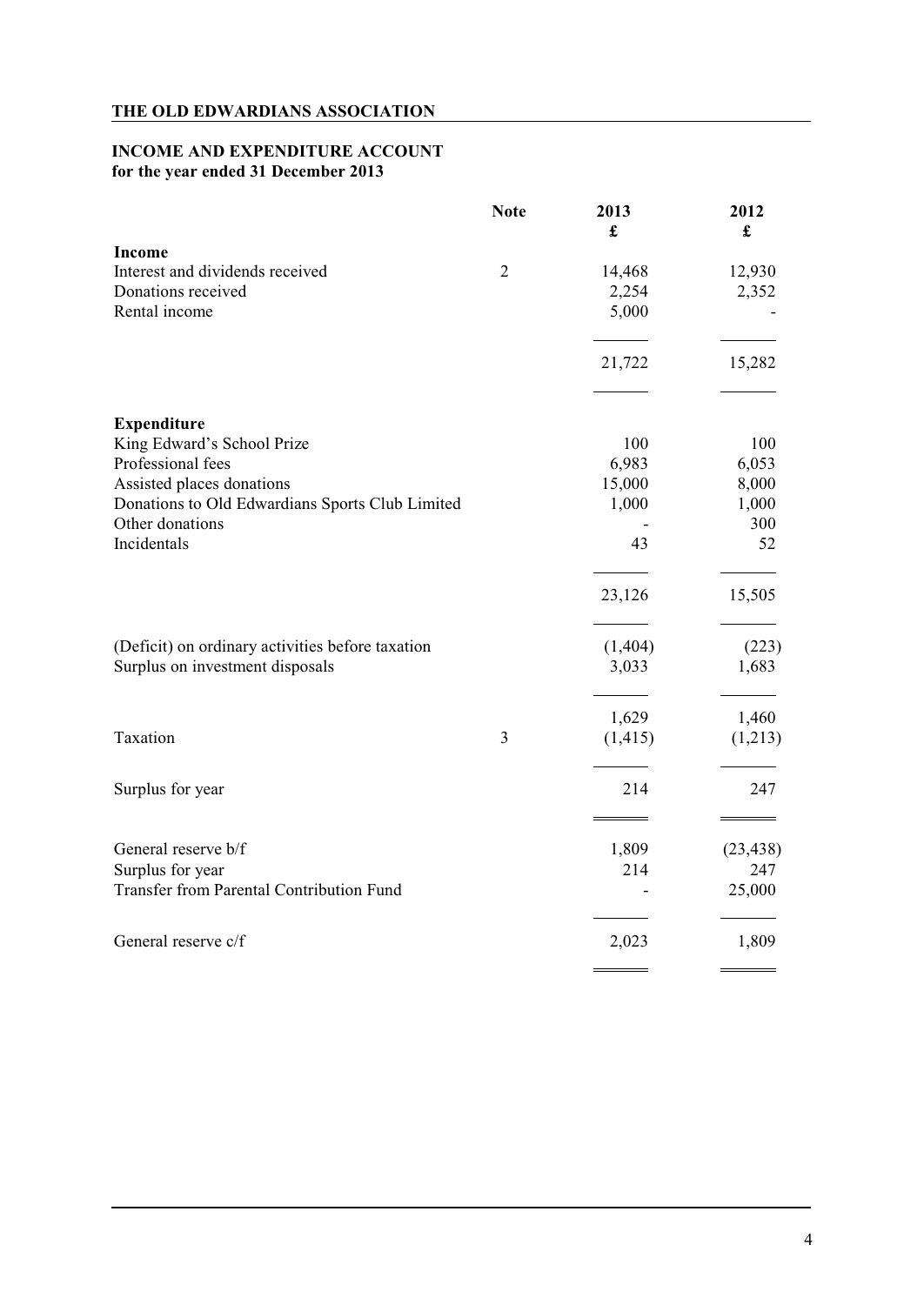| <b>BALANCE SHEET</b>                           |                  | <b>Company No: 00033983</b> |           |
|------------------------------------------------|------------------|-----------------------------|-----------|
| at 31 December 2013                            | <b>Note</b>      | 2013<br>£                   | 2012<br>£ |
| <b>Fixed assets</b>                            |                  |                             |           |
| Tangible assets                                | 4                | 43,288                      | 43,288    |
| Investments                                    | 5                | 286,132                     | 284,192   |
|                                                |                  | 329,420                     | 327,480   |
| <b>Current assets</b>                          |                  |                             |           |
| Debtors                                        | 6                | 1,500                       | 2,500     |
| Cash at bank                                   |                  | 24,095                      | 23,339    |
|                                                |                  | 25,595                      | 25,839    |
| Creditors: Amounts falling due within one year | $\boldsymbol{7}$ | (28, 843)                   | (27, 361) |
| <b>Net current liabilities</b>                 |                  | (3,248)                     | (1,522)   |
| <b>Net assets</b>                              |                  | 326,172                     | 325,958   |
| <b>Reserves</b>                                |                  |                             |           |
| General Fund                                   | 8                | 2,023                       | 1,809     |
| <b>Browett Fund</b>                            | 8                | 5,012                       | 5,012     |
| Ground Appeal Fund                             | $8\,$            | 43,288                      | 43,288    |
| <b>Parental Contribution Fund</b>              | 8                | 275,849                     | 275,849   |
| <b>Shareholders' funds</b>                     |                  | 326,172                     | 325,958   |
|                                                |                  |                             |           |

For the year ended 31 December 2013 the company was entitled to exemption from audit under section 477 of the Companies Act 2006 relating to small companies.

Directors responsibilities:

- ! The members have not required the company to obtain an audit of its accounts for the year in question in accordance with section 476;
- ! The directors acknowledge their responsibility for complying with the requirements of the Act with respect to accounting records and the preparation of accounts.

The accounts have been prepared in accordance with the provisions applicable to companies subject to the small companies' regime and in accordance with the Financial Reporting Standard for Smaller Entities (effective April  $2008$ ).

The financial statements were approved and authorised for issue by the Board on 19 February 2014 and signed on its behalf by:

J S Wheatley Chairman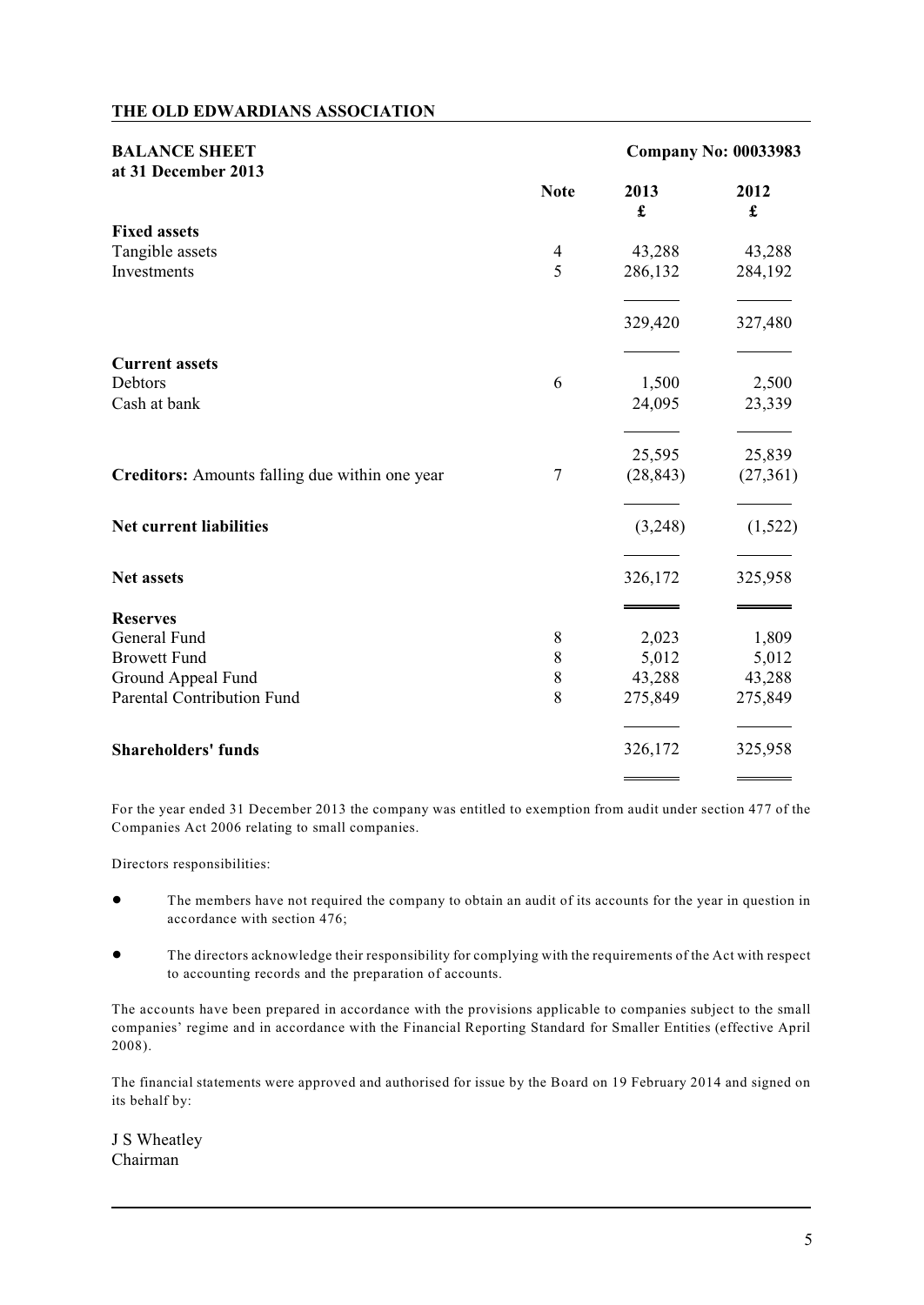## **NOTES TO THE FINANCIAL STATEMENTS 31 December 2013**

## **1. ACCOUNTING POLICIES**

#### **Basis of accounting**

The financial statements have been prepared under the historical cost convention and in accordance with the Financial Reporting Standard for Smaller Entities (effective April 2008).

The Association is a company limited by guarantee which does not trade with a view to making profits and therefore the results of the year have been presented in the form of an Income and Expenditure Account because the Committee is of the opinion that this is the most appropriate format.

#### **Freehold Land and Buildings**

Depreciation is not provided on the land element of freehold property. It would be provided on the estimated buildings value, in order to write off the cost less its estimated residual value over the expected useful life. However, the residual value is considered by the Committee to be in excess of the cost.

#### **Income**

Advance and life subscriptions are carried forward over an appropriate number of years and are included in creditors. Life subscriptions under the scheme introduced in 1993 are carried forward over 12 years.

#### **2. INTEREST AND DIVIDENDS RECEIVED**

Interest and dividends received include £10,689 (2012 - £9,905) in respect of listed investments.

## **3. TAXATION**

|                                                  | 2013<br>£ | 2012<br>£ |
|--------------------------------------------------|-----------|-----------|
| UK corporation tax charge on profit for the year | 756       | 449       |
| Tax credit on franked investment income          | 659       | 764       |
|                                                  |           |           |
|                                                  | 1,415     | 1,213     |
|                                                  |           |           |

There were no factors that affected the tax charge for the year which has been calculated on the profits not exempt from mutual trading at the standard rate of corporation tax in the UK of 20%  $(2012 - 20\%)$ .

Rental income is now being received and this may affect future tax charges.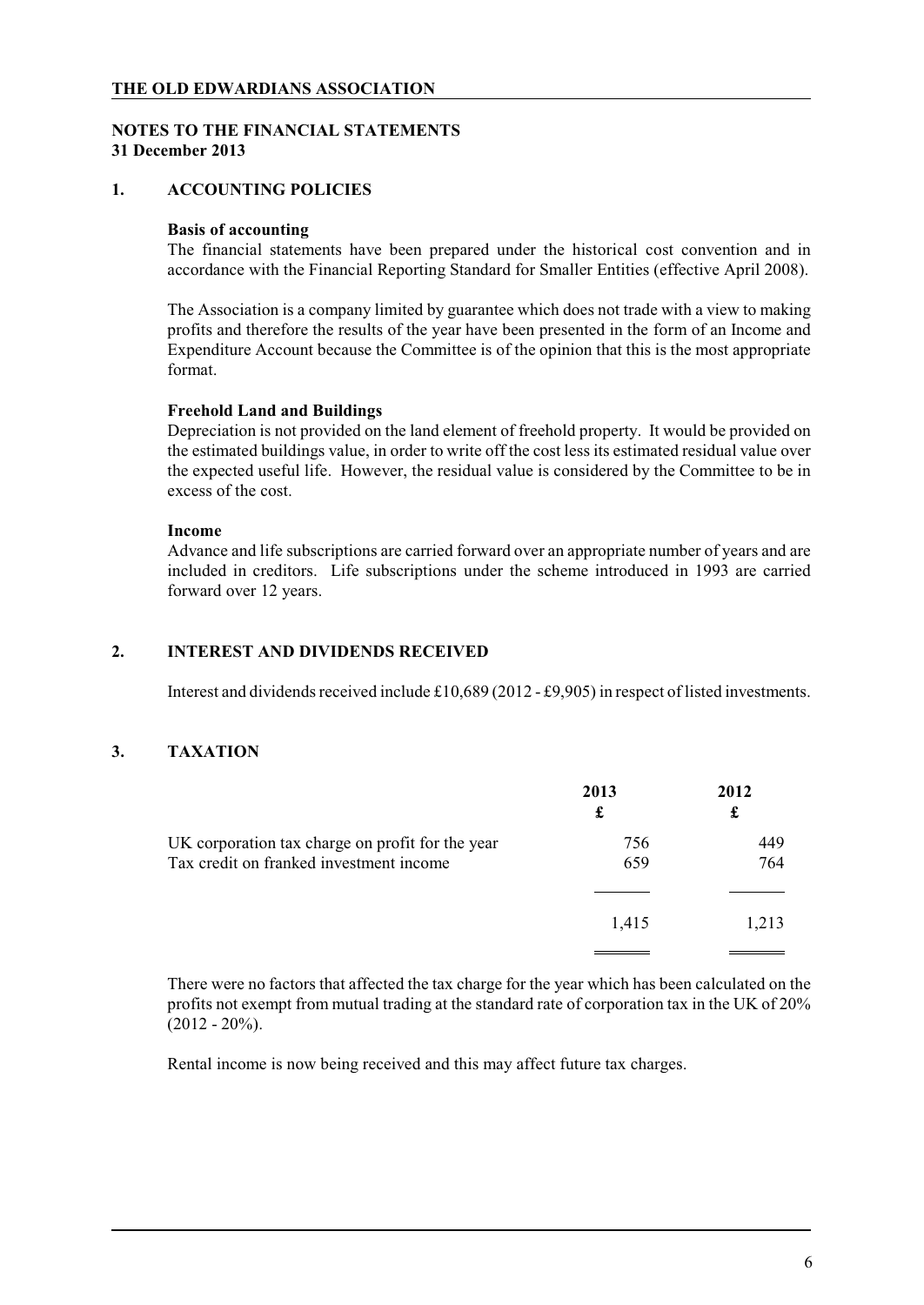# **NOTES TO THE FINANCIAL STATEMENTS 31 December 2013**

## **4. TANGIBLE ASSETS**

|    |                                                                       | 2013<br>£ | 2012<br>£ |
|----|-----------------------------------------------------------------------|-----------|-----------|
|    | Freehold land and buildings at Streetsbrook<br>Road, Solihull at cost | 43,288    | 43,288    |
|    |                                                                       |           |           |
| 5. | <b>INVESTMENTS</b>                                                    |           |           |
|    |                                                                       | 2013<br>£ | 2012<br>£ |
|    | Cost                                                                  |           |           |
|    | At 1 January 2013                                                     | 284,192   | 283,709   |
|    | <b>Additions</b>                                                      | 18,307    | 45,177    |
|    | Disposals                                                             | (16,367)  | (44, 694) |
|    |                                                                       |           |           |
|    | At 31 December 2013                                                   | 286,132   | 284,192   |
|    |                                                                       |           |           |
|    | The middle market value is                                            | 360,453   | 327,627   |
|    |                                                                       |           |           |

## **6. DEBTORS**

|                                                 | 2013  | 2012  |
|-------------------------------------------------|-------|-------|
|                                                 | £     | £     |
| Loan to Old Edwardians Sports Club Limited due: |       |       |
| within one year                                 | 1,000 | 1,000 |
| within 2-5 years                                | 500   | 1,500 |
|                                                 |       |       |
|                                                 | 1,500 | 2,500 |
|                                                 |       |       |

## **7. CREDITORS: AMOUNTS FALLING DUE WITHIN ONE YEAR**

|                                    | 2013<br>£       | 2012<br>£       |
|------------------------------------|-----------------|-----------------|
| Commuted subscriptions<br>Accruals | 1,944<br>26,899 | 2,729<br>24,632 |
|                                    | 28,843          | 27,361          |